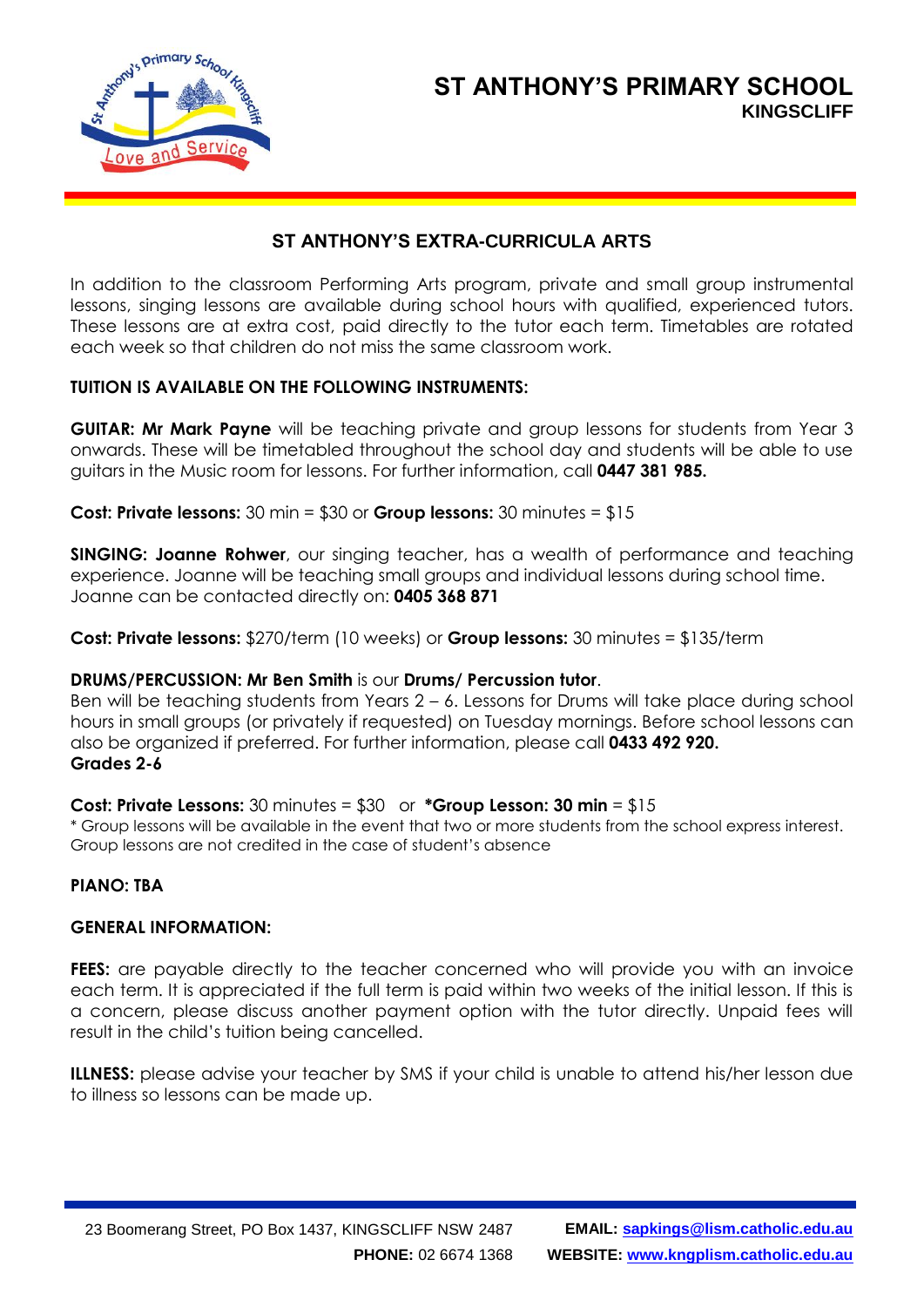#### **ENSEMBLES:**

There will be opportunities for all instrumentalists to be involved in ensemble performances at special school events throughout the year.

**Recital evenings:** Each private tutor is encouraged to hold at least one recital evening showcasing their students' talents during the year in the school hall.

**Performance opportunities:** Students are encouraged to share their talents at school and in the wider community. Such opportunities include performing at school assemblies and other school events, providing music for Masses, in local nursing homes and competing at the Murwillumbah Eisteddfod.

#### **SCHOOL PERFORMANCE GROUPS:**

**CHOIR**: This year there will be an **Infants Choir** - Years 1/2 and two **Primary Choirs -** Years 3/4 and Year 5/6 with rehearsals scheduled each Thursday morning during class time (students will not miss any curriculum work). Mr Steven Spurlock will be conducting these choirs with rehearsals taking place in the Music room. Choir members are committed for the duration of the semester with a two-week trial period. Primary Choir members are also encouraged to sing at the school-led Sunday Masses once a month and at special celebrations (e.g. Confirmation, First Eucharist etc). There will also be opportunities for small vocal groups & percussion & recorder groups as part of the in school music program.

**BELLS ENSEMBLE:** This year there will be a Bells Ensemble for students in Years 3 to 6. This group will rehearse during lunchtimes. They will be provided opportunities to perform throughout the school year at Eisteddfod and community performances.

**SCHOOL INSTRUMENTAL LESSONS: Mr Steven Spurlock** is our **school Music Teacher** This year there will also be an opportunity for students in Years 4 to 6 to receive instrumental tuition on Flute, Clarinet, Trumpet and Drums. These will be group lessons held during school time on Friday mornings. Places are limited. A small number of Instruments are available to be loaned from the school. Students who participate will be asked to make a financial commitment of \$25 by purchasing the music book used during lessons.

If your child is interested in instrumental music lessons with Mark (Guitar), Ben (Drums), Jo (Singing) or Tara (Piano) could you please complete the form attached and **return to the school office** in order to organise lessons as soon as possible. Please feel free to contact the tutor directly to enquire about availability.

If your child is interested in instrumental lessons with Steve on Flute, Trumpet, Clarinet or Drums please **contact the school office** in order to organise lessons as soon as possible.

Many thanks,

Miss Rachel Lewis Arts Co-ordinator